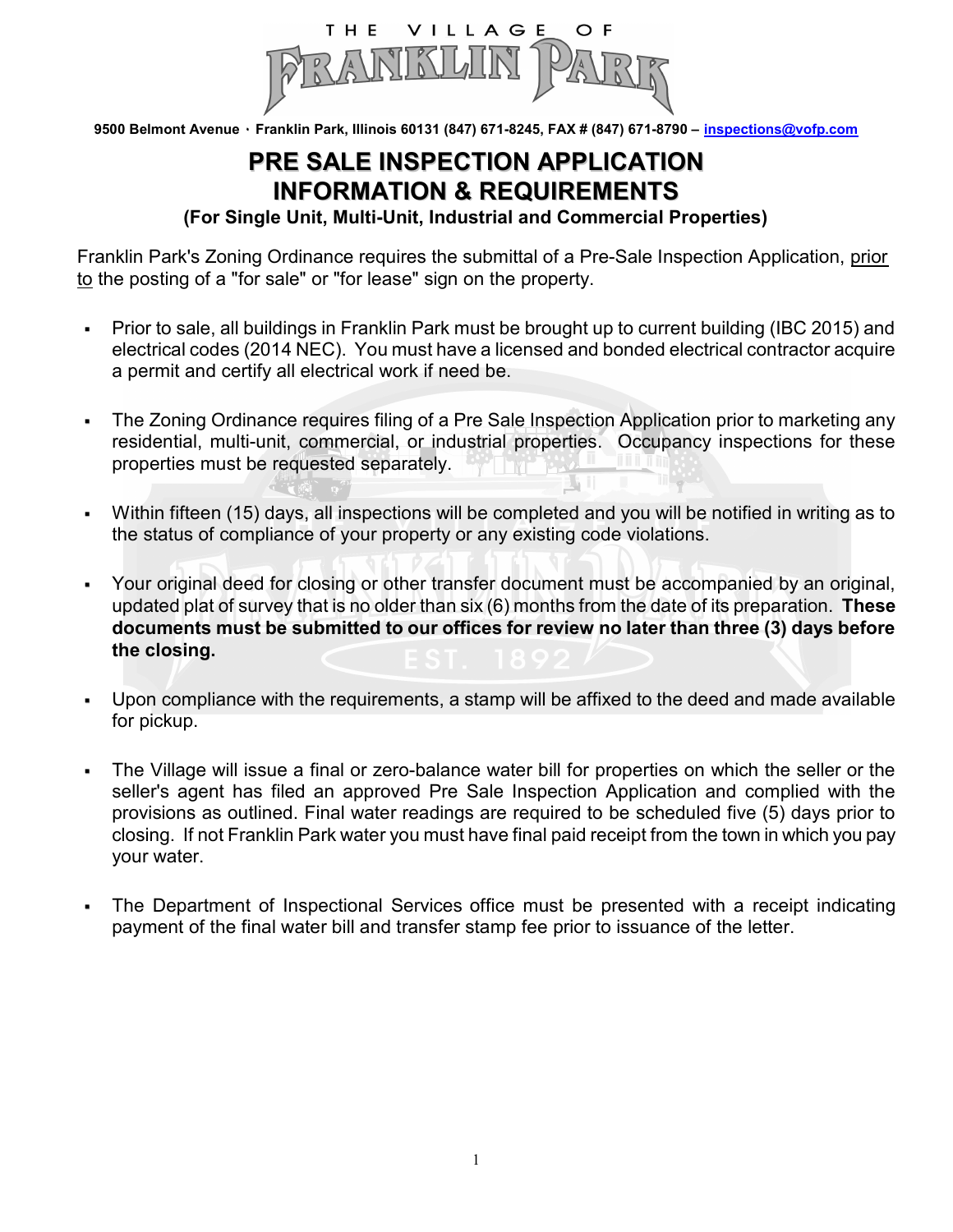

9500 Belmont Avenue · Franklin Park, Illinois 60131 (847) 671-8245, FAX # (847) 671-8790 - inspections@vofp.com

# PRE SALE INSPECTION APPLICATION

(For Single Unit, Multi-Unit, Industrial and Commercial Properties)

| FOR OFFICE USE ONLY:  |  |
|-----------------------|--|
| <b>DATE RECEIVED:</b> |  |
| <b>TIME RECEIVED:</b> |  |
| 22 PS-                |  |
|                       |  |

FOR OFFICE USE ONLY:

NOTE: FOR INSPECTIONAL & STAMP FEES, SEE DEED TRANSFER STAMP FEE **STRUCTURE** 

#### ADDRESS: \_\_\_\_\_\_\_\_\_\_\_\_\_\_\_\_\_\_\_\_\_\_\_\_\_\_\_\_\_\_\_\_\_\_\_\_\_\_\_\_\_\_\_\_\_\_\_\_\_\_\_\_\_\_\_\_\_\_\_\_\_\_\_\_\_\_\_\_\_\_

#### PERMANENT INDEX NUMBER:

DATE SCHEDULED:

The undersigned is submitting this Application for Certificate of Code Compliance to the Village of Franklin Park, Illinois, for purposes of causing the Village to conduct an inspection of the premises described herein and, if the premises are found to comply with all sections and provisions of the Zoning Ordinance and the Electrical, Plumbing, Building, and Fire Codes of the Village of Franklin Park, to cause the Village to issue an Occupancy Permit and Certificate of Code Compliance. The undersigned hereby represents and warrants to the Village of Franklin Park as follows:

| The undersigned (owner): |  |
|--------------------------|--|
| Telephone:               |  |
| <b>Residing at:</b>      |  |
| <b>Owner's Email:</b>    |  |

### Is the owner of the premises listed above in the Village of Franklin Park, Illinois?

- 1. The undersigned hereby authorizes and requests that an officer or agent of the Village of Franklin Park to enter upon and inspect the premises for purpose of determining if a Certificate of Code Compliance can be issued. The undersigned is aware of no dangerous conditions existing on the premises which may cause injury or harm to the Village of Franklin Park officer or agent who will conduct the inspection.
- 2. Existing on premises as to the date of this Application are the following improvements (herein describe all buildings, structures, or other improvements existing on the premises):

 $\mathcal{L}_\mathcal{L} = \mathcal{L}_\mathcal{L} = \mathcal{L}_\mathcal{L} = \mathcal{L}_\mathcal{L} = \mathcal{L}_\mathcal{L} = \mathcal{L}_\mathcal{L} = \mathcal{L}_\mathcal{L} = \mathcal{L}_\mathcal{L} = \mathcal{L}_\mathcal{L} = \mathcal{L}_\mathcal{L} = \mathcal{L}_\mathcal{L} = \mathcal{L}_\mathcal{L} = \mathcal{L}_\mathcal{L} = \mathcal{L}_\mathcal{L} = \mathcal{L}_\mathcal{L} = \mathcal{L}_\mathcal{L} = \mathcal{L}_\mathcal{L}$ 

3. "Declaration of Use", the premises are currently zoned and being used for residential, commercial, or industrial uses, together with a brief description thereof and listing the number of dwelling units if residential:

 $\overline{\phantom{a}}$  , and the contribution of the contribution of the contribution of the contribution of the contribution of the contribution of the contribution of the contribution of the contribution of the contribution of the

### Contact Person for inspection: \_\_\_\_\_\_\_\_\_\_\_\_\_\_\_\_\_\_\_\_\_\_\_\_\_\_\_\_\_\_\_\_\_\_\_\_\_\_\_\_\_\_\_\_\_\_\_\_

Phone Number: **Example 1**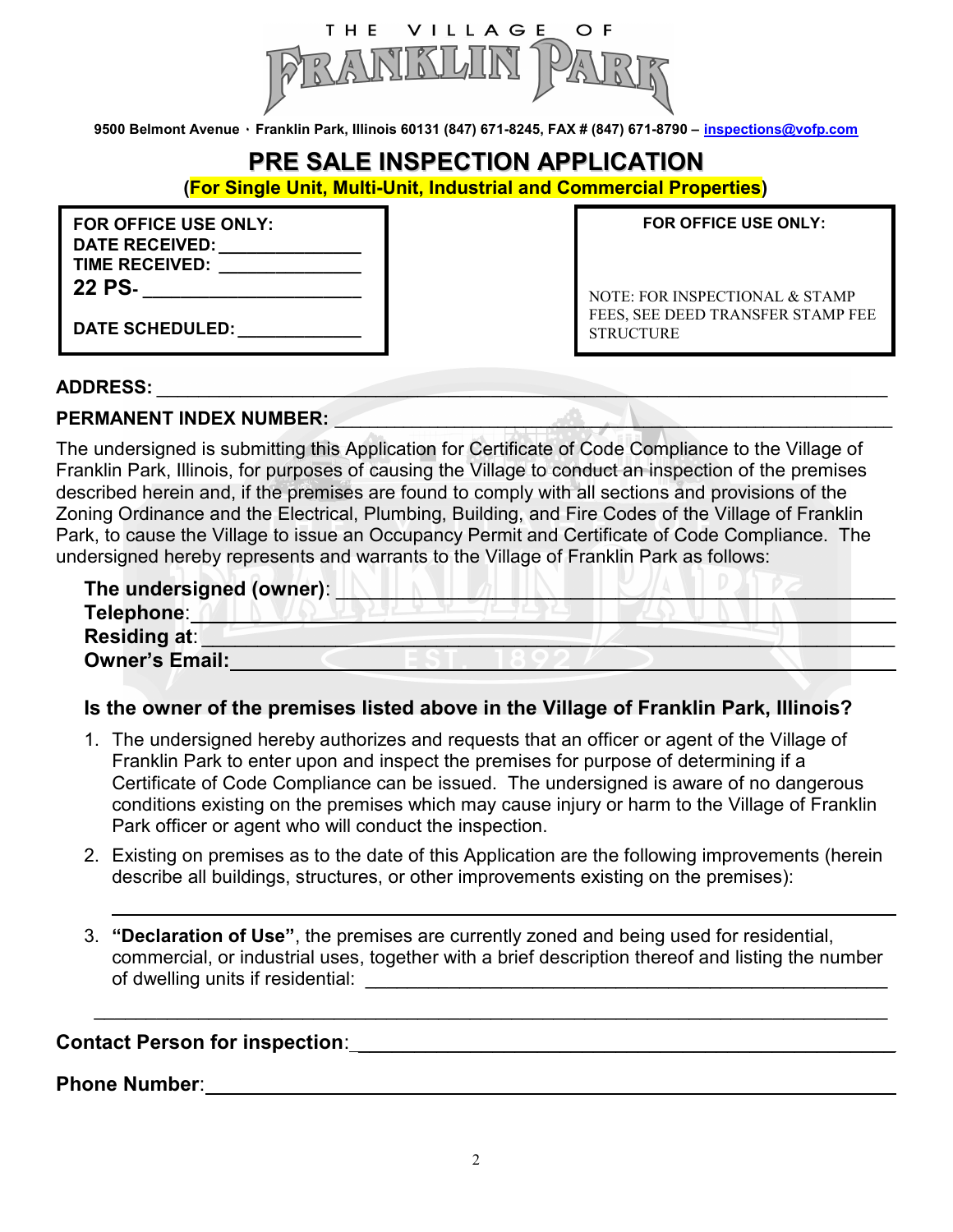

9500 Belmont Avenue · Franklin Park, Illinois 60131 (847) 671-8245, FAX # (847) 671-8790 - inspections@vofp.com

| <b>Realty Phone Number:</b> Nealty Phone Number: | Fax Number: ___________________ |  |
|--------------------------------------------------|---------------------------------|--|
| <b>Asking Price/Square Footage of Building:</b>  |                                 |  |

### PLEASE ATTACH A COPY OF THE REAL ESTATE BROKERS LISTING SHEET.

- 4. The undersigned is aware of the fees, which the Applicant must pay upon submission of this Application, and such fees, which may be necessary if additional inspections may be necessary if one or more violations exist at the time of initial inspection. The undersigned has no information, knowledge, or belief that the premises do not fully comply with the zoning ordinance and all other ordinances of the Village of Franklin Park (if this is not an accurate statement, the undersigned shall attach a signed statement fully explaining the circumstances).
- 5. The undersigned is aware that in the event a violation is disclosed as a result of the inspection by the Village of Franklin Park that the Village of Franklin Park may exercise any and all remedies or rights as may be provided by the zoning ordinances or any other law or ordinance.
- 6. The undersigned hereby agrees not to communicate or affect the sale or conveyance of the premises until the Village has issued its Certificate of Code Compliance.
- 7. This application does not constitute permission to occupy said address.

# THIS IS NOT A CERTIFICATE OF OCCUPANCY.

| This Application has been executed by the undersigned this _ day of |  |  |  |
|---------------------------------------------------------------------|--|--|--|
|---------------------------------------------------------------------|--|--|--|

| <b>Applicant Signature on line above</b>                                                                                                                                                                                       |                                  |                                                                                                                                                                                                                                                         |
|--------------------------------------------------------------------------------------------------------------------------------------------------------------------------------------------------------------------------------|----------------------------------|---------------------------------------------------------------------------------------------------------------------------------------------------------------------------------------------------------------------------------------------------------|
| State of Illinois                                                                                                                                                                                                              |                                  |                                                                                                                                                                                                                                                         |
|                                                                                                                                                                                                                                | ) SS                             |                                                                                                                                                                                                                                                         |
| <b>County of Cook</b>                                                                                                                                                                                                          |                                  |                                                                                                                                                                                                                                                         |
|                                                                                                                                                                                                                                |                                  | a Notary Public in and for said County and State;                                                                                                                                                                                                       |
| personally appeared                                                                                                                                                                                                            |                                  | known to me,                                                                                                                                                                                                                                            |
|                                                                                                                                                                                                                                |                                  | and known to me to be the same person who executed the foregoing instrument, and (s)he<br>acknowledged that (s)he executed and delivered said instrument as (his) (her) free and<br>voluntary act and deed for the uses and purposes therein set forth. |
|                                                                                                                                                                                                                                | Given under my hand and notarial |                                                                                                                                                                                                                                                         |
| Seal this bead this the control of the control of the control of the control of the control of the control of the control of the control of the control of the control of the control of the control of the control of the con |                                  | 20                                                                                                                                                                                                                                                      |
|                                                                                                                                                                                                                                |                                  | My commission expires:                                                                                                                                                                                                                                  |